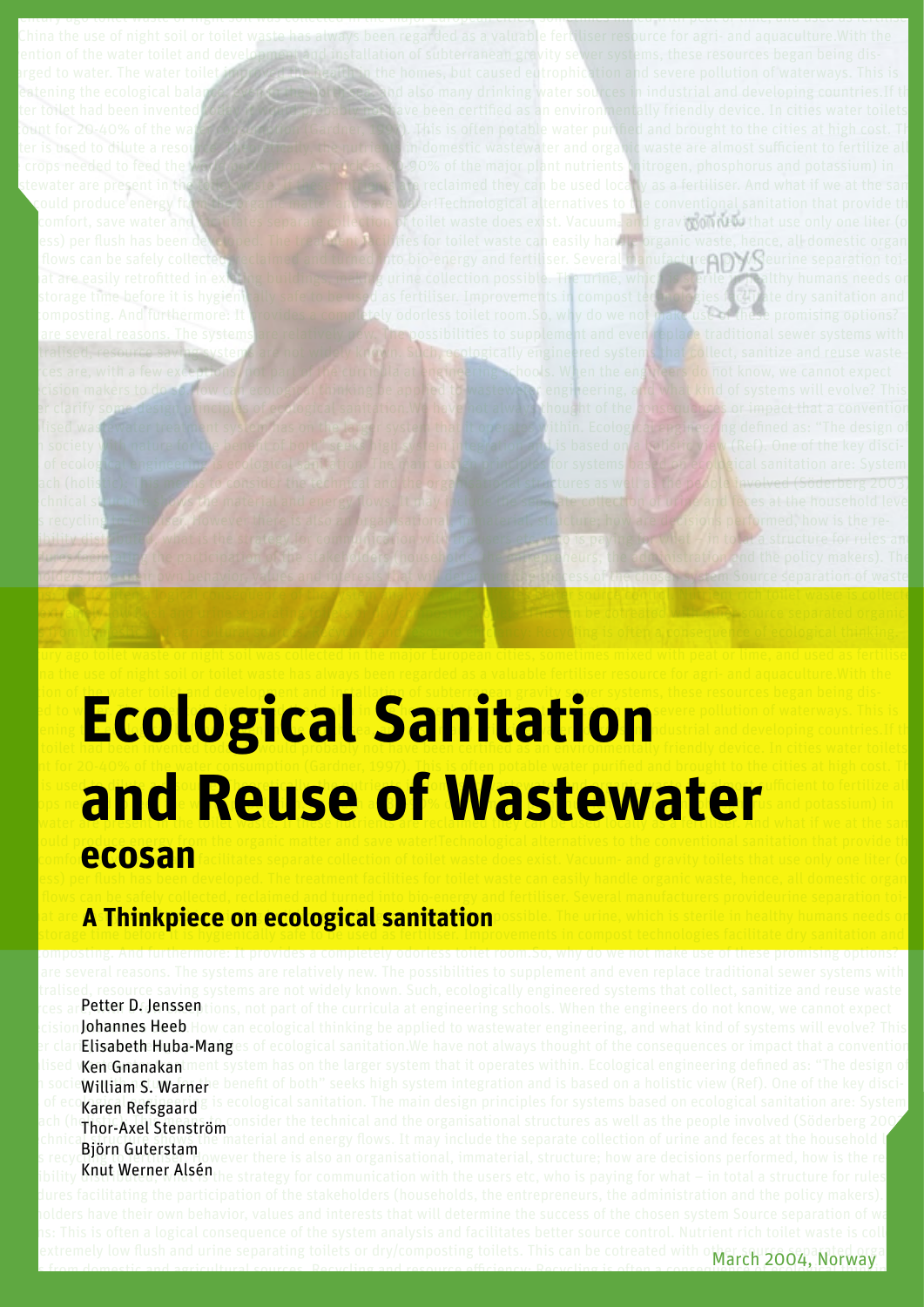## Contents Preface

**1. Ecological Sanitation 4** 

**2. Advantages and Challenges of Ecological Sanitation 6**

**3. Ecological Sanitation in Practice 8**

**4. Culture, Gender and Poverty 12**

**5. Health aspects 14**

The Agricultural University of Norway is heading the development of ecological sanitation in Norway and was commissioned to write this "Thinkpiece" by the Norwegian Ministry of Environment. The text is the responsibility of the authors.

Ecological sanitation is an option for all, but in this text the main focus is on developing countries. Successful implementation of ecological sanitation requires a multidisciplinary approach, hence, we have invited authors with a diverse background.

Dr. Petter D. Jenssen is professor of environmental engineering. Dr. Johannes Heeb has a major in natural sciences and is chairman of the International Ecological Engineering Society (IEES). Elisabeth Huba Mang has worked with ecological sanitation (ecosan) implementation for 20 years in close cooperation with the German GTZ team, one of the most active groups implementing ecological sanitation world wide. Dr. Ken Gnanakan is heading the Indian NGO, ACTS, which is involved in developing sanitary solutions for the slum population of India. Dr. William Warner's speciality is the cultural aspects of ecological sanitation. Dr. Karen Refsgaard is an ecological economist working with waste and wastewater. Dr. Björn Guterstam is an aquatic ecologist with experience in wastewater reuse in aquaculture. He is a network officer for Global Water Partnership (GWP) regions in Asia. Professor Thor-Axel Stenström is an expert on health and hygiene and consults frequently for WHO. Journalist Knut Werner Alsén is responsible for editorial comments and layout.

The authors thank Rune Vistad of the Norwegian Ministry of Environment, Ivar Jørgensen from Noragric and Florian Klingel from the GTZ for constructive comments.

The Agricultural University of Norway March 30, 2004

Professor Petter Deinboll Jenssen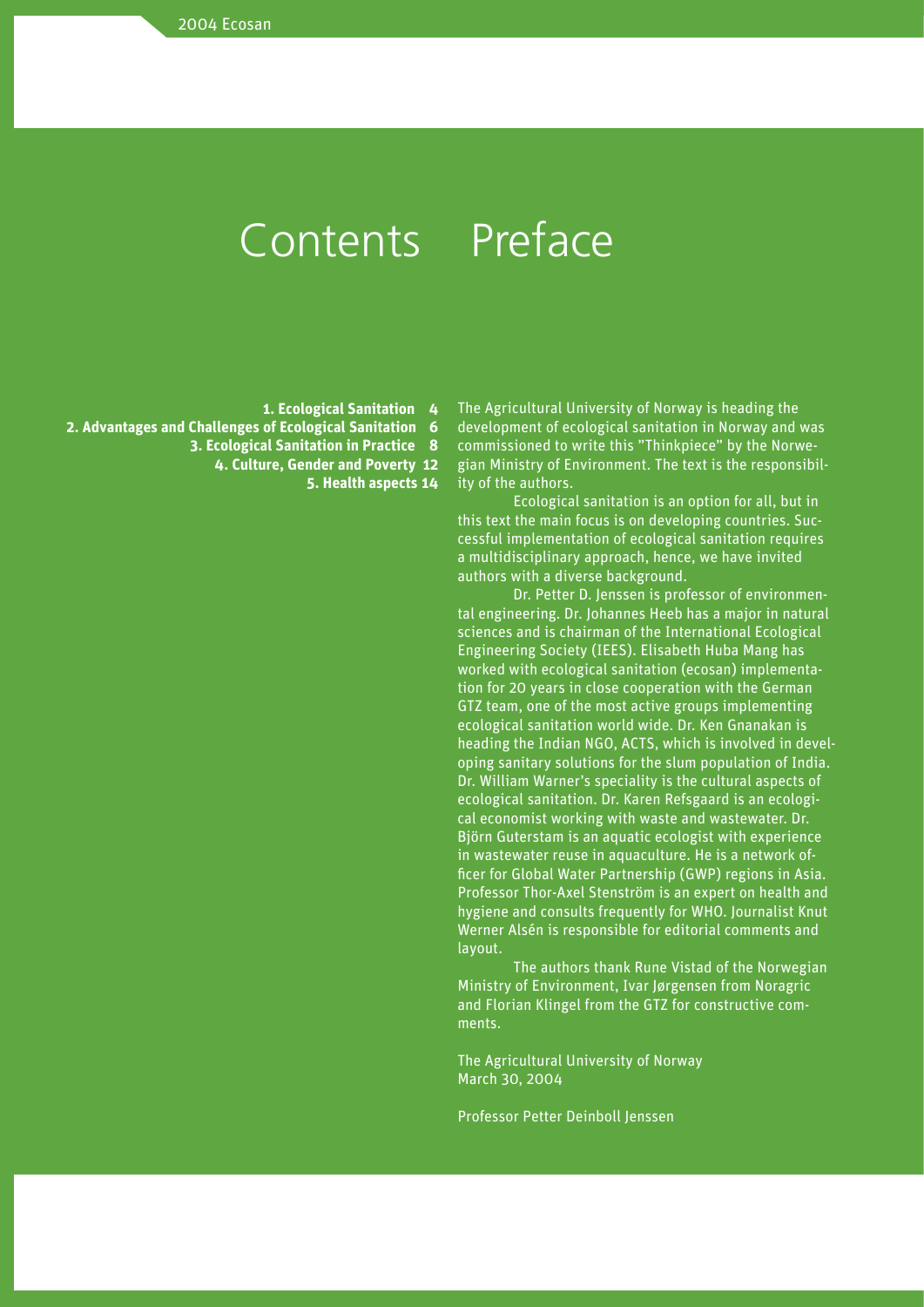## **Abstract**

The challenges and opportunities given by the global community at the World Summit on Sustainable Development (WSSD) and in the Millennium Development Goals (MDGs) to improve livelihood for people and to restore the degraded environment are historically unique.

Investments in water supply, health, and sanitation will be given priority during the coming years. In order to meet requirements of sustainability, cost effective and appropriate technologies must be introduced parallel with new attitudes, especially in the field of sanitation.

This paper is a "Thinkpiece" to show that there are comprehensive experiences and available technologies that meet new and sustainable sanitation requirements. Ecological sanitation constitutes a diversity of options for both rich and poor countries, from household level up to wastewater systems for mega-cities. The objective of this paper is to show that ecological sanitation can play an important role in this context and that it needs to become recognised by decision makers at all levels.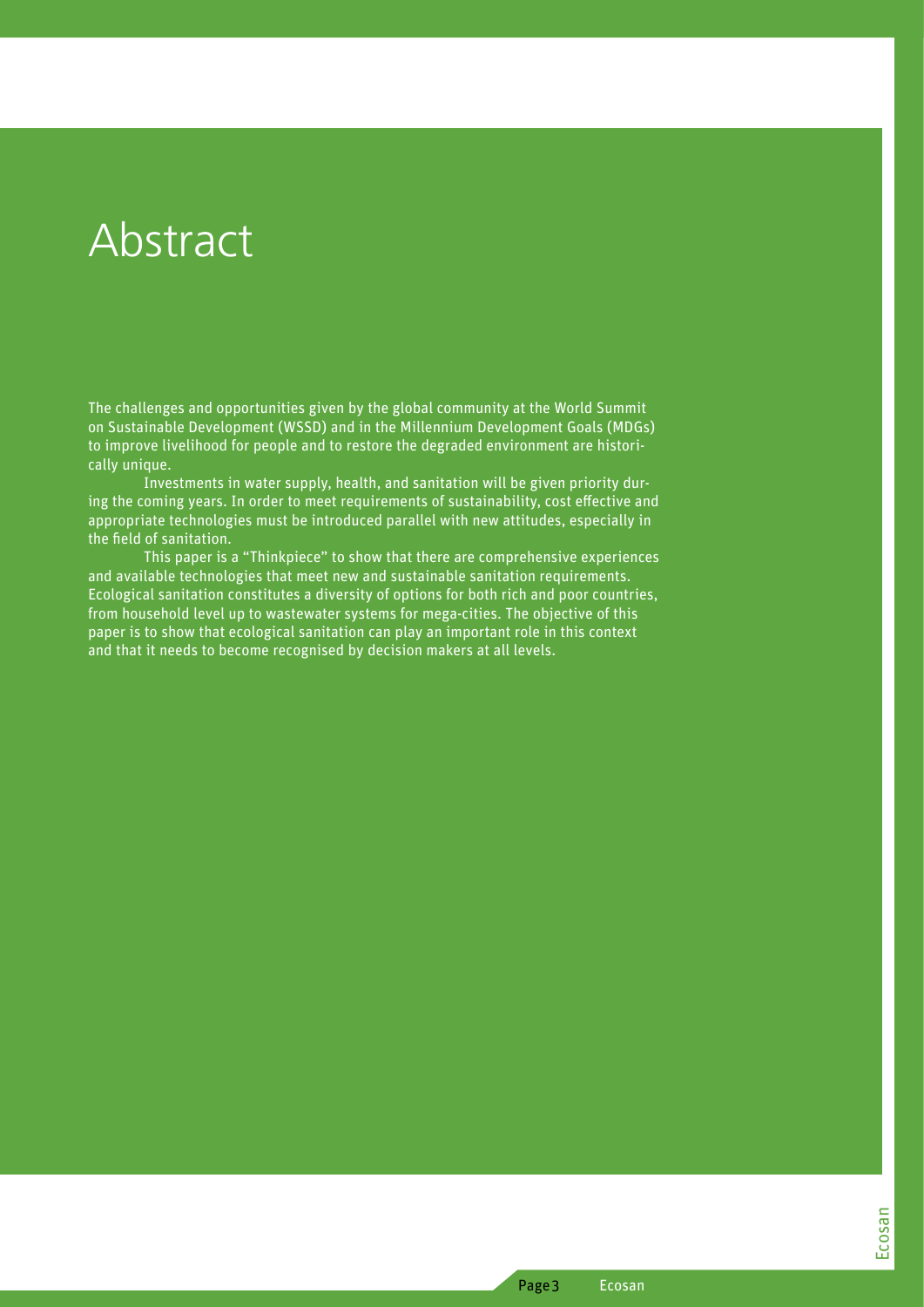# 1. Ecological Sanitation – AN OPTION FOR ALL

**Most of the people in developing countries do not have access to safe sanitary systems. If we are going to tackle this problem we have to leapfrog the centralised end-of-pipe sanitary systems of the industrial world. New affordable technologies based on ecological sanitation, which save water, recycle local nutrients and extract energy, open sustainable options for all both in rich and in poor countries.**

The United Nations, during the Millennium Summit in New York in 2000 and the World Summit on Sustainable Development in Johannesburg (WSSD) in 2002, developed a series of Millennium Development Goals (MDGs) aiming to achieve poverty eradication and sustainable development by rapidly increasing access to basic requirements such as clean water, energy, health care, food security and the protection of biodiversity. The specific target set for the provision of water supply and sanitation services is to halve the proportion of people without access to safe drinking water and adequate sanitation by 2015.

The progress towards meeting the MDG sanitation target is the slowest of all MDG's, with an enormous gap existing between the intended coverage and today's reality (1). Water supply and sanitation are cornerstones of public health as well as social and economic wellbeing. Sanitation, however, receives less priority during planning, policymaking, budgeting, and implementation, while more resources are allocated to water

supply. To reach the sanitation MDG more attention and allocation of resources are needed. The amount of resources needed is strongly dependent on the choice of technology.

The WSSD estimates that 2.4 billion persons lack adequate sanitation (2). Most people lacking sanitation live in developing countries. In addition, farmers in rural and urban areas experience shortages of water and nutrients in agriculture and aquaculture. It is therefore high time to look at safe reuse options for urban wastewater.

In order to meet the demands of sanitation for all, prevent environmental degradation, and to make long-term economically efficient investments, new approaches to wastewater management must be implemented. Ecological Sanitation is a promising approach whose potential contribution for achieving the MDG's is increasingly recognized among international development organizations.

This paper gives an introduction to ecological sanitation as a tool for meeting the goals of urban sanitation as expressed in the MDGs

### **The water born toilet paradigm**

With the invention of the water toilet and subterranean gravity sewers the development of sanitation systems moved from decentralised to centralised wastewater management. The water toilet improved health, but severely polluted waterways. At the same time the costs for sewage treatment started to exceed the range of affordability for most people in develop-

**International Water and Development Organizations with ecological sanitation on their agenda:** 

**SIDA, DANIDA, GTZ, Dutch Dev. Coop., WSP, WSSCC, IWA, Unicef, UNEP,ATV/DVWK, NORAD**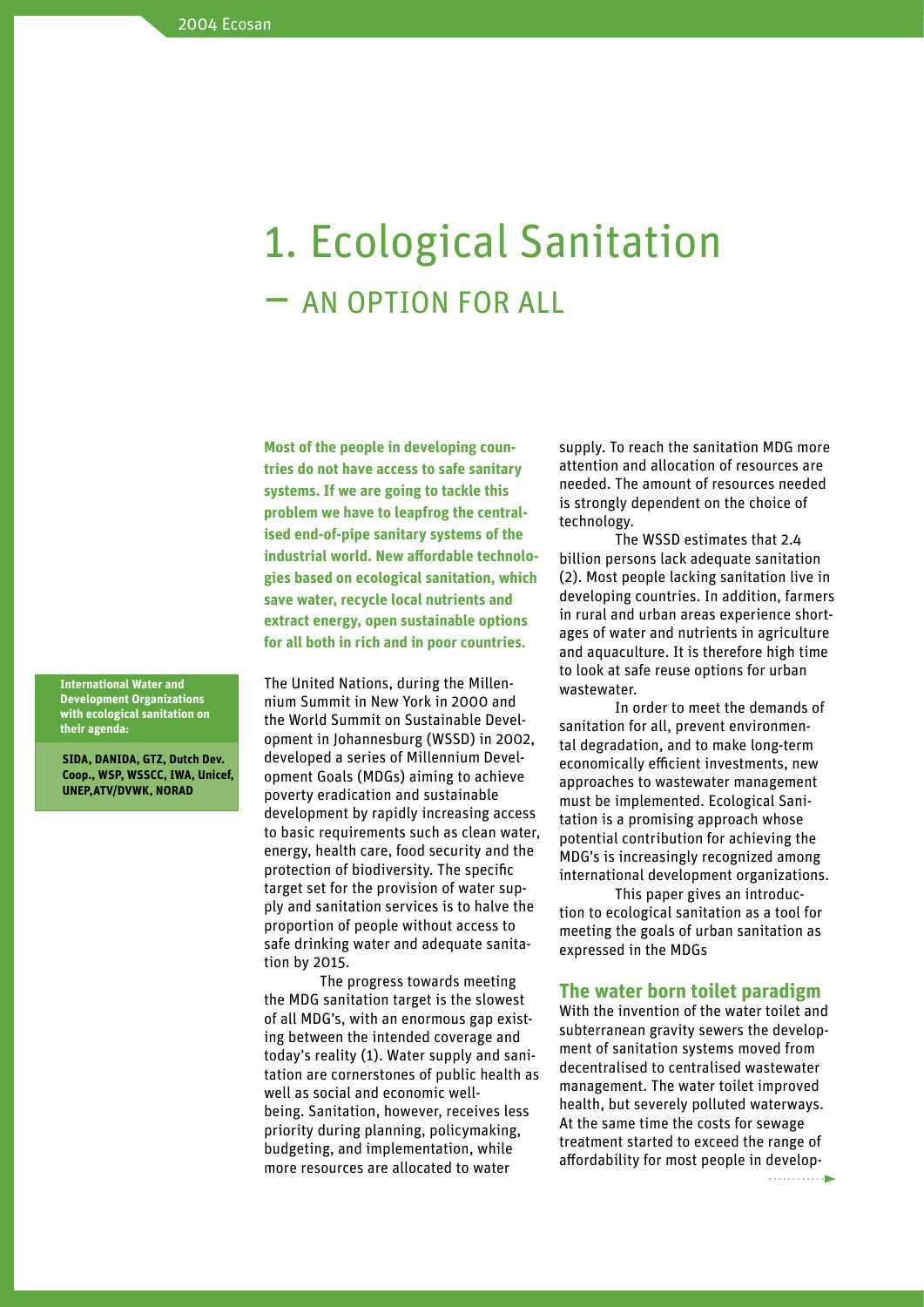

**Water well** (right) adjacent to an open sewer.

ing countries. If the water toilet had been invented today it would probably not have been certified as sanitation technology meeting sustainability criteria.

In cities, water toilets account for 20-40% of the water consumed (3). Potable water, a limiting factor for devel opment, is misused to flush human waste where both water and the excreta should be considered as a resource. Theoreti cally, the nutrients in domestic wastewa ter are almost sufficient to fertilize all the crops needed to feed the world population (4). As much as 80-90% of the major plant nutrients (nitrogen, phosphorus and potassium) in wastewater are present in the toilet waste (5). If these nutrients are reclaimed using hygienically safe pathways, they can be used locally as a fertiliser in sustainable agriculture.

#### **Alternatives are on the market**

Technological alternatives to conventional sanitation that provide the same comfort, save water and facilitate separate collec tion of toilet waste do exist (6). Vacuum and gravity toilets that use only one liter (or even less) per flush are on the market (7). The downstream treatment facilities

for concentrated toilet waste can eas ily handle organic kitchen waste, hence, most domestic organic waste flows can be safely collected, reclaimed and turned into bio-energy and fertilisers. Several manufacturers provide urine diverting toilets that are easily retrofitted in exist ing buildings, making urine collection possible (8).

Urine, needs only storage (time dependent on climate) before it is suit able for use as a hygienic fertiliser (9). Recent improvements in compost technol ogy have made the treatment of human waste, safe efficient and odourless (10).

Why are these options not widely used? There are several reasons. The systems are relatively new. The options to supplement and even replace tradi tional sewer systems with inexpensive decentralised, resource saving systems are not widely known. With few excep tions ecological engineering is not a part of the curricula at engineering schools. If engineers are not aware of these devel opments, we cannot expect the decision makers to be aware of them either.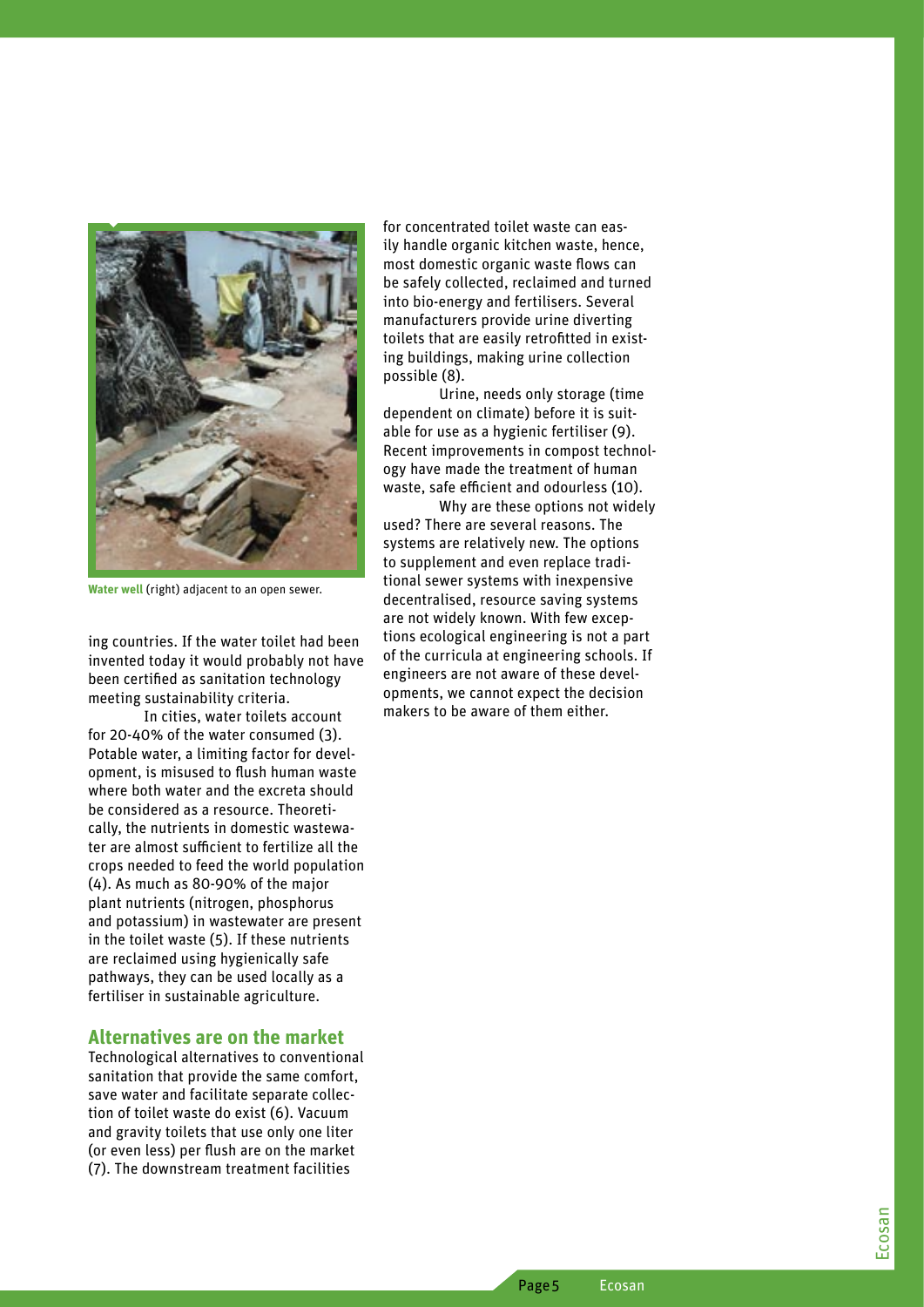## 2. Advantages and Challenges of Ecological Sanitation

**The UN Millennium Goal of supplying people with safe drinking water and adequate sanitation can be met with inexpensive solutions that are well adapted to the local conditions. Sanitary systems used in developed countries are often too expensive, require much maintenance and have a high water demand.** 

Ecological sanitation implies separating waste streams, saving water and energy, nutrient recycling, cost efficiency, and the integration of technology to environmental, organisational and social conditions.

In developing countries there is often no established infrastructure for wastewater handling. Water, money, and fertilisers are scarce resources while labour is cheap and available. These conditions poorly match the characteristics of conventional wastewater systems which are water intensive with a costly infrastructure. In addition conventional systems rely more on imported goods while ecological sanitation to a larger extent utilises local resources.

Moreover ecological sanitation systems are often locally managed with low transport costs, minor requirements for water, and reuse of nutrients. These are some of the reasons why ecological sanitation may be more appropriate in low-income countries than conventional systems

### **Advantages of ecological sanitation**

#### **Affordable options for all**

Ecological sanitation reduces the need for pipelines - the most expensive part of a traditional sewer network. Ecological sanitation can provide both the poor and the wealthy with sustainable sanitary systems at an affordable cost.

It is difficult to give exact cost figures for ecological sanitation systems because the local conditions on which they rely vary greatly. General figures from UNEP (11) show that the annual costs of ecological sanitation options are lower than most conventional options. As an example the ecosan toilet system in Bangalore has an annual cost per person of 10USD. However, more cost comparisons for different system options are needed.

**8** Ecological Sanitation is flexible, and centralised can be combined with decentralised, waterborne with dry sanitation, high-tech with low-tech, etc. By considering a much larger range of options, optimal and economic solutions can be developed for each particular situation.

#### **Increasing health and dignity**

**8** Ecological sanitation eliminates large quantities of blackwater, which is the main fraction carrying disease causing organisms, and pollute water supplies specifically for the poor in developing countries.

**8** Ecological toilet systems for the poor enhance their dignity, quality of life and health.  $\ldots$  . . . . . . . . . .  $\blacktriangleright$ 



Planning sustainable wastewater systems needs to integrate the organisational system, the technical system, the users of the system and the interactions between these (39).

#### **Expensive conventional intrastructure**

Collection and transport account for 80-90 % of the capital cost and more than 65 % of the annual cost of conventional wastewater handling facilities (12).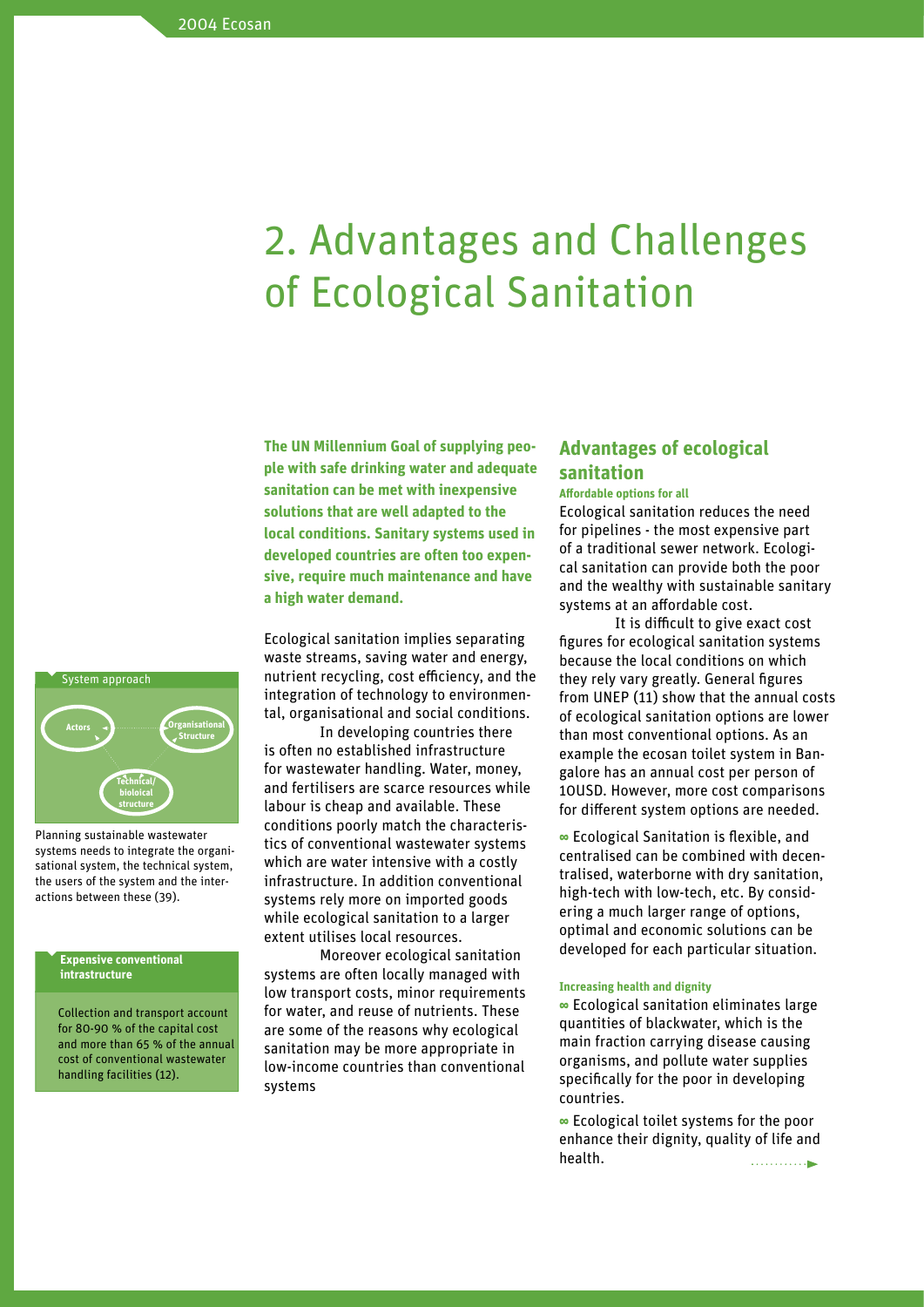

System approach to ecological sanitation closes loops in wastewater management (10).

#### **Recycling and saving resources**

■ Ecological sanitation saves at least 20-40% of the domestic water consumption (3). Adding water saving devices or recycling greywater makes it possible to save even more water. This is of key importance since water is a major limiting factor for development in many countries. After filtration, greywater can be used for irrigation, groundwater recharge. or even for production of potable water.

· Ecological sanitation enables of 80-90% of the nitrogen, phosphorus and potassium in excreta and wastewater to be recycled for agricultural use (5). This provides inexpensive local fertilisers that help long-term poverty alleviation through enhanced food production and a series of local business opportunities.

• Ecological sanitation facilitates energy production from organic waste resources.

■ Ecological sanitation creates local business opportunities for construction, operation and maintenance of sanitary facilities and sale of fertiliser products.

## **Challenges of ecological sanita**tion and possible responses

· Existing legislation in many coun-

tries favours conventional, centralised sanitary systems and must be revised to encompass ecological sanitation. This means encouraging the implementation of decentralised solutions and more focus on promoting health and resource management aspects.

• In order to prepare the legal basis for wider implementation of ecological sanitation, performance-based regulations for wastewater treatment systems should be introduced. This means that a system has to meet requirements (e.g. discharge limits, health and resource recovery) set by the authorities. Such regulations stimulate creativity and development of new systems because any system can be used as long as it meets the requirements and has been properly characterized.

• The water closet and centralised sewers are perceived as the ultimate solution. This perception increases the gap between rich and poor, specifically in developing countries. Knowledge about the concept of ecological sanitation must be communicated to engineers, decision makers and stakeholders.

· Cultural taboos and attitudes can hinder the use of excreta-based fertilisers. Information is important to change this.

Page 7

#### The implementation of ecosan leads to:

**Improved health by introducing** new methods of handling faecal matter

**Affordable solutions with low** capital and maintenance costs

**Increased food security by better** • fertilser availabilty

**Substantial water savings by** using water saving toilets and reuse of greywater

**Economic development by genera**tion of local buisiness opportunities

**∞ Bioenergy production by inte**grated solutions for wastewater and organic waste

**Stakeholder involvement and sys**tem acceptance (considering social cultural, technical and environmental issues)

#### Design guidelines are needed

Ecological sanitation is a young discipline. However, on a global basis, much data and experience is available. This comprehensive<br>knowledge must be compiled as<br>basis for new design guidelines.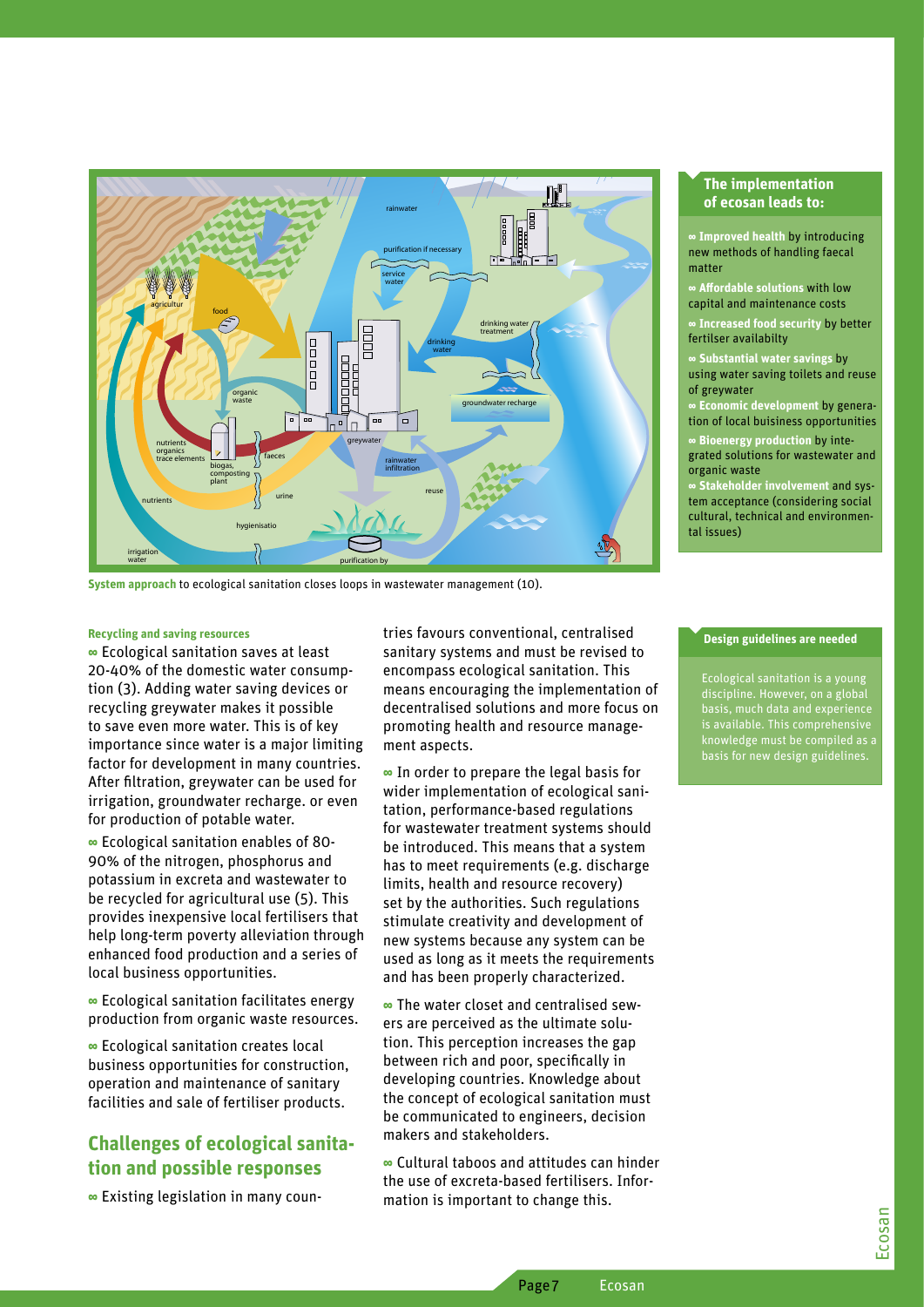# 3. Ecological Sanitation in Practice

**Ecological sanitation offers flexible solutions that are used in high tech environments such as Volvo's Conference centre on the Swedish west coast, the slums of Bangalore India and to treat wastewater in mega cities in Asia and Australia. Below are some examples from the rapidly growing field of ecological sanitation.**

#### **China**

China has a long tradition of effective management of natural resources. This includes reuse of garbage and human excreta in agriculture and aquaculture. The classical night soil system was reported to reuse as much as 90% in agriculture (13). Tradition therefore facilitates implementation of modern ecological sanitation in China.

In 1998 70 households in the rural areas of Guangxi, installed new urine diverting toilets and by the end of 2002 more than 100 000 households had similar toilets (14). This has paved the way for urban implementation in China (15).

The reuse in aquaculture of wastewater from large cities started in 1951 in Wuhan, reaching about 20 000 ha by the 1980's (16). The reuse of wastewater in aquaculture systems has been linked to traditional concepts of integrated farming and fish polycultures, which are seen as effective solutions to meet a growing pollution problem in watercourses (17). Irrigation with municipal wastewater reached about 1.5 million ha in 1995 covering around 1% of the total cultivated land of China (18). However

wastewater irrigation poses potential health problems that are not always properly dealt with.

#### **India**

A toilet centre provides sanitary facilities for 600 – 800 slum dwellers (19). The urine is used as fertiliser after storage and the faecal matter is composted with wastepaper and garden waste and used for soil amendment. In addition to improving public health the toilet centre enhances the dignity of women through eliminating sexual harassment associated with the traditional practices of defecating in the open.

The toilet centre, which generates 200 t of urine and 100 t of faeces per year, produces 50 t of compost, which in turns yields 50 t of bananas. The project has created 8 new full-time jobs. The annual cost of the existing systems is approximately 10 USD per user.



**Ecosan toiletcenter** in Bangalore, India.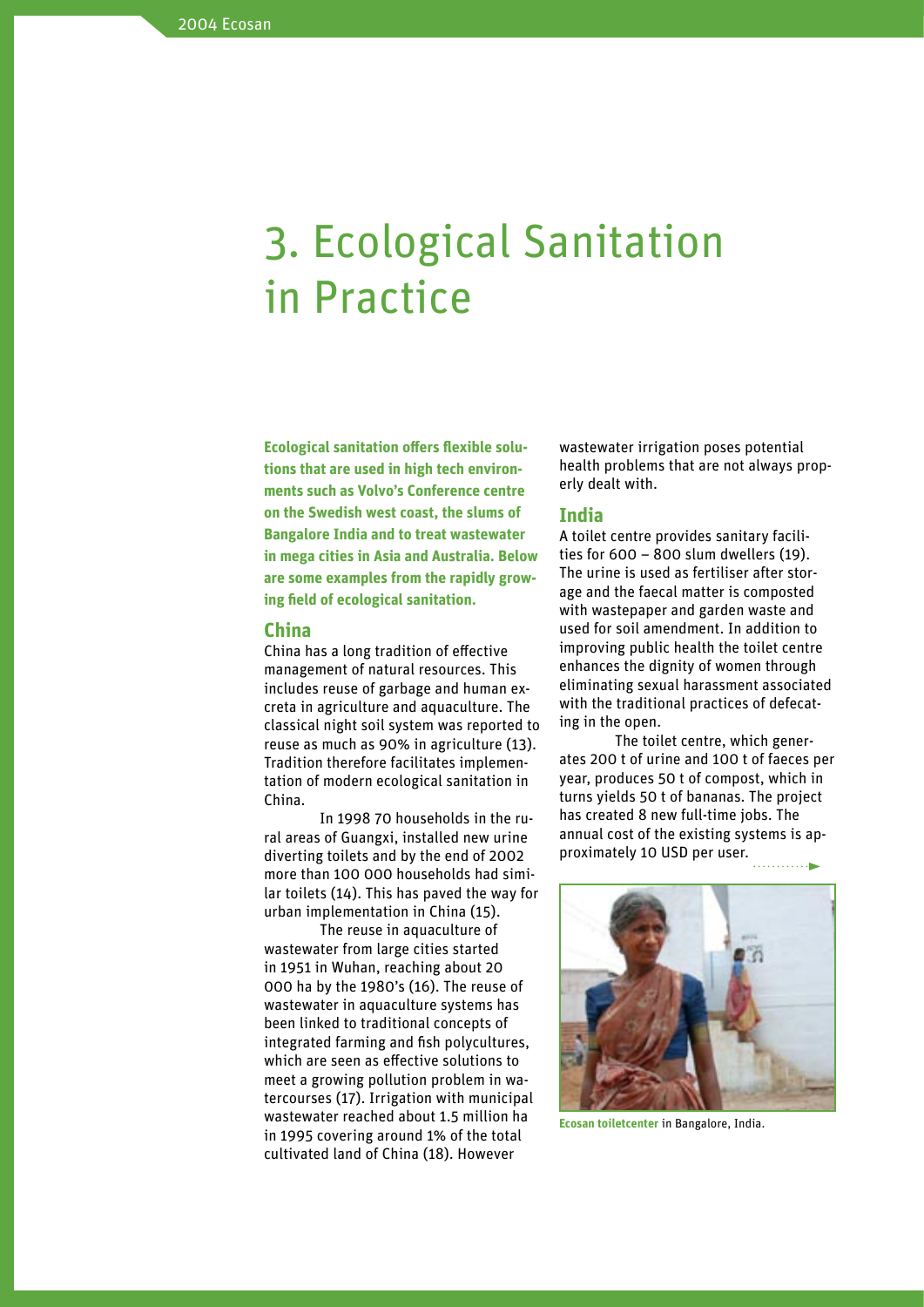

**Wastewater fed aquaculture** purifies water, produces food and provides green areas.

#### **Wastewater aquaculture in Calcutta**

The main sewers of Calcutta began func tioning in 1875. In the 1930s sewage-fed fish farming started in the extensive pond system used for wastewater treatment. The fisheries developed into the largest single excreta-reuse aquaculture system in the world with around 7,000 ha in the 1940s, supplying the city markets with 10-12 tons of fish per day (14, 20). Today the Calcutta Wetlands using wastewater both in agriculture and in aquaculture covers an area of about 12,000 ha, known as the Waste Recycling Region (21). Wastewater-fed aquaculture systems like the Calcutta Wetlands represent control lable public health risks (22) . This is due to a combination of long retention times, high temperatures, high solar irradiance, high natural microbiological activity, and adequate personal hygiene and food handling.

**Lessons learned from Calcutta** are that the wastewater reuse system meets modern criteria of sustainable development of a mega-city in terms of:

**8** The Environment by providing low-cost wastewater treatment, storm-water drain age and a green area as a lung for the city

**8** Social and economic benefits, including employment for about 17,000 poor people and production of about 20 t of fish per day for the urban poor (23)

**8** Serving as a model to be replicated elsewhere in India and other countries

**8** Reducing environmental impacts of contamination from heavy metals from major industries, e.g. chromium from the tanneries in Calcutta (24)

Page 9 Ecosan

. . . . . . . . . . . . . .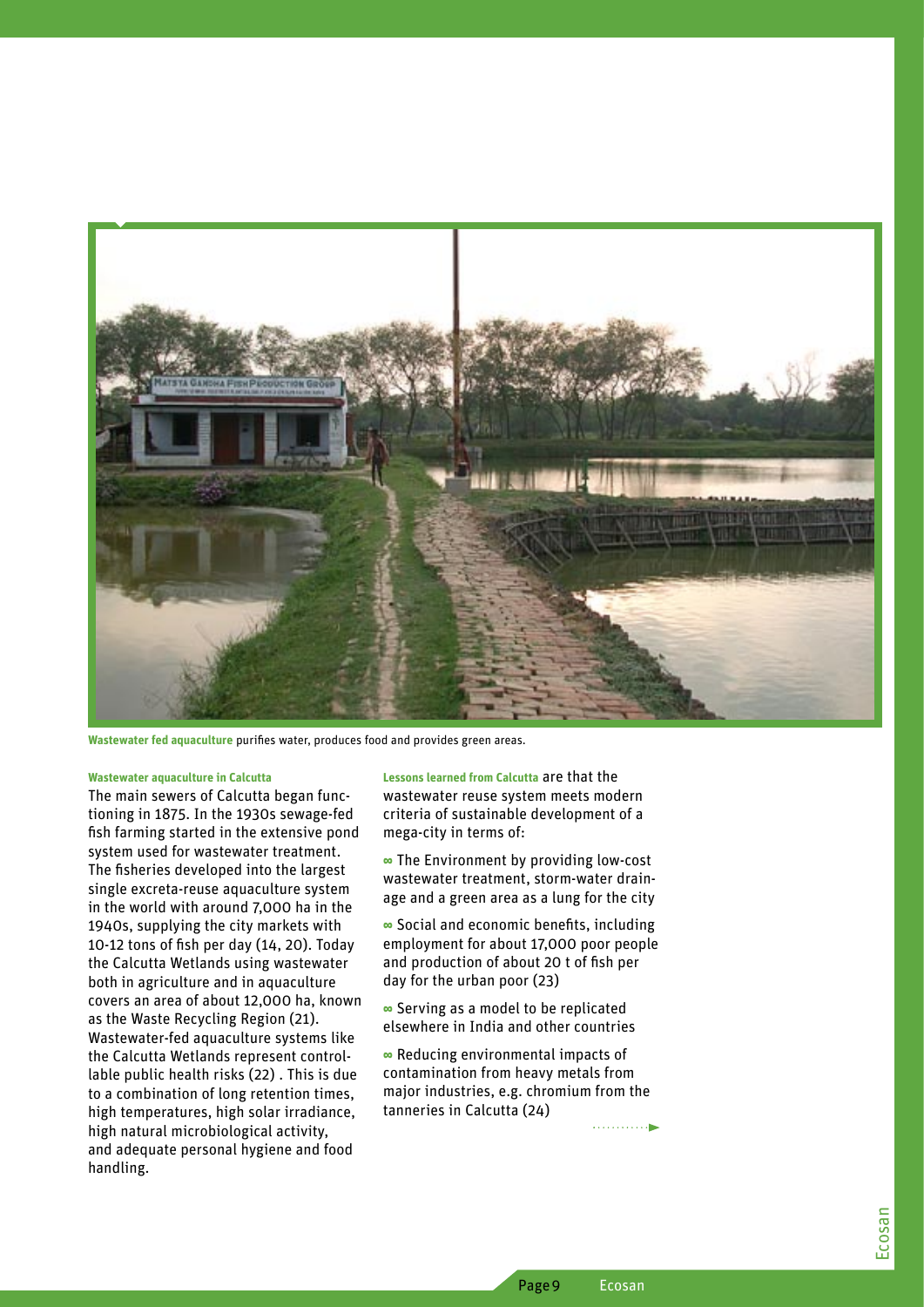### **Botswana**

The villages of East and West Hanahai are located in Botswana's Kalahari Desert. Onsite sanitation facilities allow the families to produce their own soil conditioner and fertiliser for their vegetable gardens (25). The toilet systems collect urine and faeces separately.



**Villagers meeting** discussing ecological sanitation

After a period of awareness raising, information sharing and mobilisation, which included meetings with the community chiefs and other events targeting all women and men in the villages, 20 families volunteered to pilot the concept of ecological sanitation. All of them selected urine diverting dry toilets, to provide privacy and comfort.

### **South Africa**

After a successful pilot project involving 12 families, a new medium-income housing area for 3000 inhabitants in Kimberly will be equipped with ecological sanitation systems (26).

**8** Urine is collected and will be used by the forestry department as fertiliser for silviculture

**8** Faecal matter is collected regularly for composting

**8** Greywater is treated in soak pits and then drains to a wetland.

#### **Australia**

In Melbourne, the Werribee wastewater system was opened in 1897. Half of the wastewater from the 4 million citizens is used for irrigation of pasture fields

for cattle and sheep. The public water company Melbourne Water manages 54% of its wastewater in 11,000 ha of ponds, wetlands and meadows, i.e., 500,000 cubic metres of wastewater per day. The present livestock graze on 3,700 ha of pastures irrigated with raw or sedimented sewage and 3,500 ha non-irrigated pastures. The livestock yield a substantial return of about 3 million Australian dollars per year, which significantly reduces the cost of sewage treatment. (27).

#### **Sweden**

In the Swedish capital of Stockholm, urine diversion is used in several urban housing areas, e.g. Palsternackan (50 apartments), Understenshöjden, (44 apartments), Gebers (30 apartments) and the newest Kullan (250 apartments). These are all family homes and show that people easily adapt to the new system (8).



**Bokenäs, Volvos conference** centre has source separation and biogas-production

On the Swedish west coast Volvo has established a new conference centre (28) for 500 people where blackwater and organic household waste are used for biogas production and the greywater is treated in a natural system.

In several Swedish cities nitrogen reducing wetlands are cost efficient ways to meet increased water quality demands.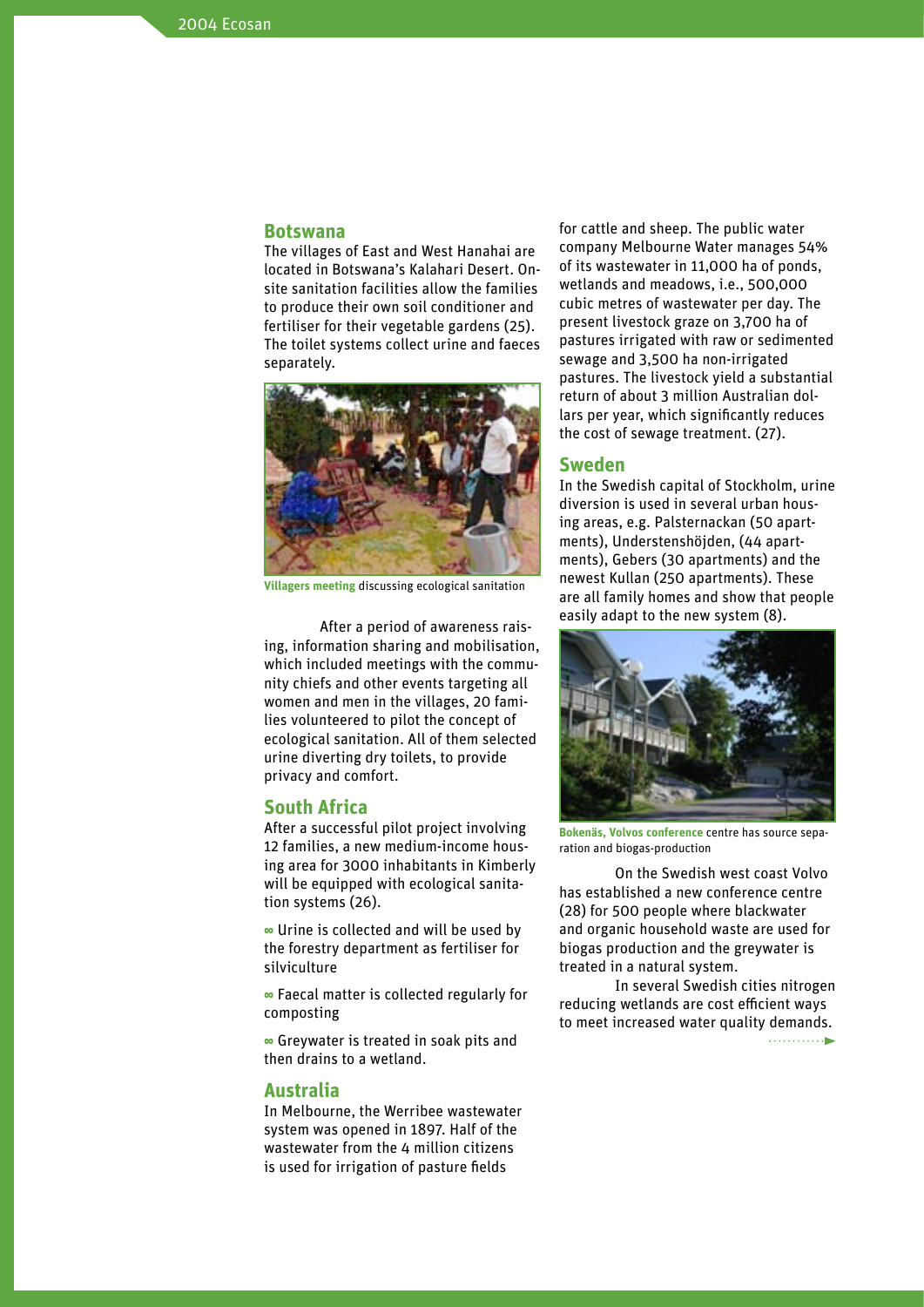

Greywater treatment using a biofilter and constructed wetland for 100 persons in Oslo, the capital of Norway. The effluent meets the current European swimming water standard with respect to indicator bacteria.

#### **Germany**

In Lübeck the condominiums at Flintenbreite (117 apartments) are served by vacuum toilets. Household waste is ground and added to the blackwater prior to anaerobic digestion. Greywater is treated onsite in a planted filter bed (30). In Germany compact mechanical greywater treatment systems for urban use are commercially available.



Crop yields are similar for equal amounts of nitrogen derived from urine and mineral fertiliser (29).

### **Norway**

In Bergen, Norway's second largest city, 42 condominiums collect blackwater using 1-liter flush vacuum toilets and have onsite greywater treatment. In Ås 24 student flats (48 students) have an identical system (7).

Liquid composting provides a sanitised mixture of organic household waste and blackwater. Injecting the liquid fertiliser hydraulically into soil provides equal yields to mineral fertiliser (32).

When the blackwater is removed. the remaining grevwater meets drinking water standards with respect to nitrogen. swimming water standards with respect to bacteria, and is discharged to the stormwater drain. The greywater treatment systems are compact (1-2 sq. m per person) and can be landscaped (31).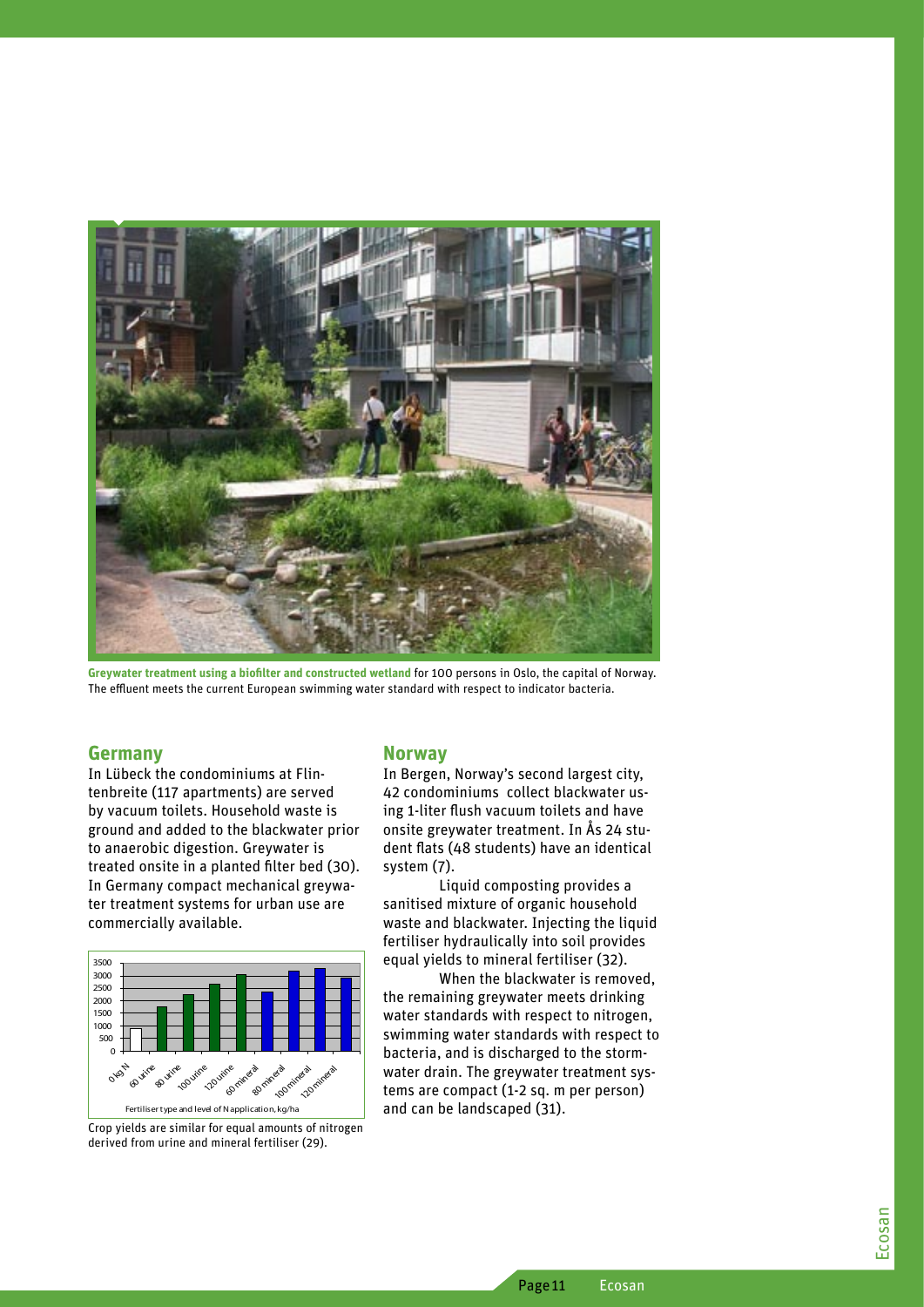## 4. Culture, Gender and Poverty

**Cultural aspects define important boundary conditions for the implementation of ecological sanitation. It is crucial to develop sanitation systems together with the system users and emphasise gender issues.**

Excrement naturally repels people. 'Natural' in the sense that the repulsion is an involuntary reaction. The reason is as much evolutionary as cultural. In the course of human evolution, those unfortunate to come in contact with excreta were exposed to a plethora of pathogens, and consequently less likely to survive than those who did not come into contact with excreta. Therefore, some assume that man's instinctive repulsion is genetic in nature.

Despite our instinctive repulsion towards excreta, culture influences our attitudes towards handling (33). Religions vary considerably in addressing excreta. In the Bible, the act of elimination is mentioned only once, and it does not address the subject of using excreta for agricultural purposes.

The Koran, however, prescribes strict procedures to limit contact with faecal material, including its use in agriculture, because excrement is considered impure.

The principal Hindu text that details the code of conduct for rituals, the Artha Veda, clearly specifies the use of water for personal hygiene. But nowhere do we find excrement included more in a religious context than in Buddhism. An

integral dimension of Buddhism is reincarnation, which promotes the harmonious concept of recycling life's treasures; it is therefore not surprising that Buddhist cultures treat earthly resources similarly.

#### **The Gender Approach**

Gender refers to the specific roles and responsibilities adopted by women and men in any society. It is related to how we are perceived and expected to think and act as women and men, because of the way society is organised, not because of our biological differences. A gender approach implies that attitudes, roles and responsibilities of men and women are taken into account. It requires an open mindedness and aims at the fullest possible participation of both women and men.

When introducing ecological sanitation it is important to train the whole family so that the responsibility of operation will not be a burden only to the women.

How does ecological sanitation contribute to a new understanding of gender roles? Both men and women are producers of waste, contaminating the water and the soil. It is significant that the ecosan toilet can improve health, generate fertiliser, and consequently increase family income. Both the sanitation and the agricultural aspect can increase women's power to control their own lives. Instead of a producer of waste, she becomes a producer of resources, which can benefit herself and her family.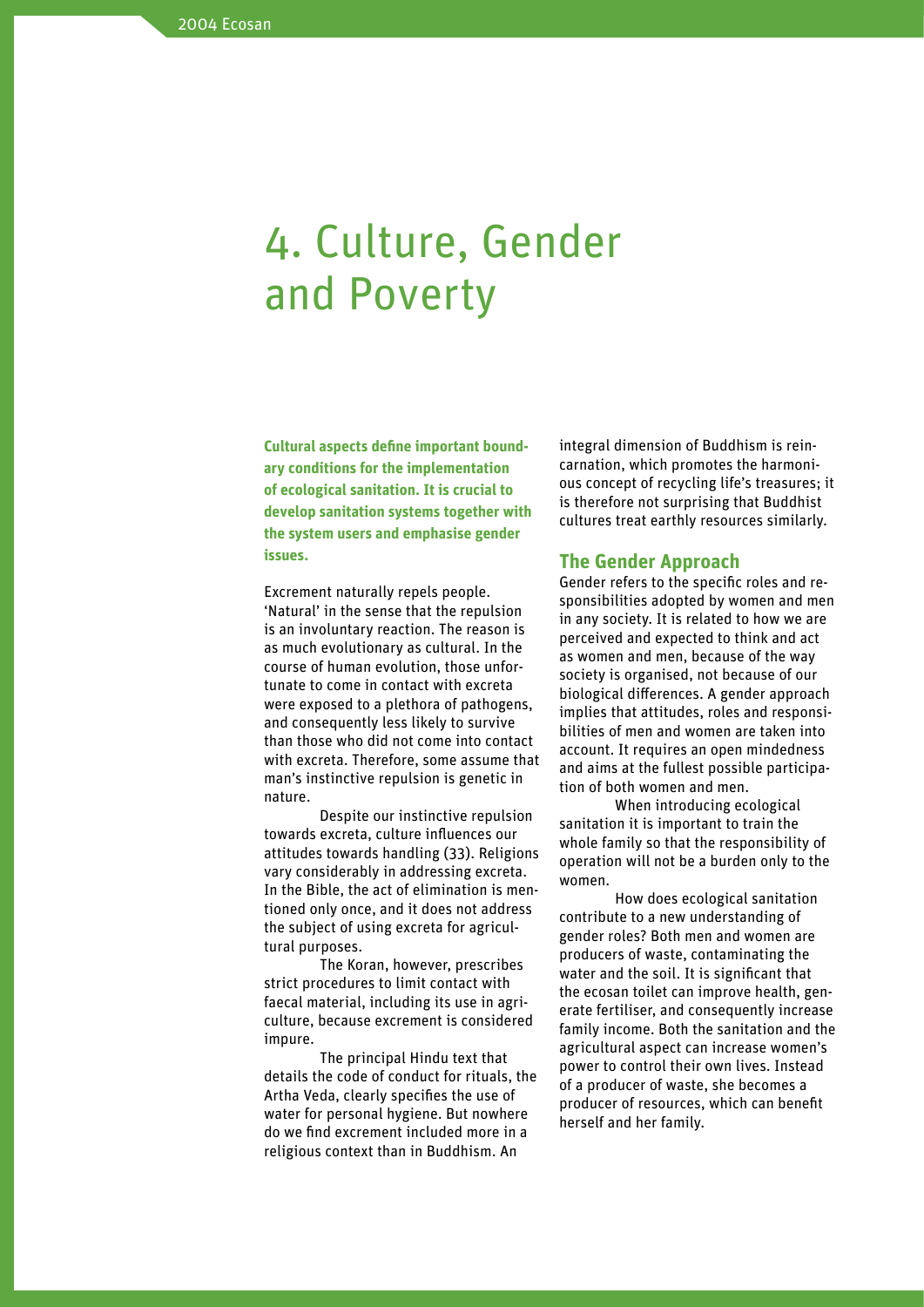

### **Ecological sanitation – by Dr. Ken Gnanakan:**

The poor are the ones who suffer both because of their own "sins" and the "sins" of others. Not only do they face the pollution of their own defecation, but often have to live beside water bodies that have been released from urban sewers. Access to clean water and proper sanitation is therefore a necessary precursor to development. Lack of clean water and adequate sanitation contribute to peo ple remaining in the poverty trap. Some 1.1 billion people – one sixth of the world's population – do not have access to safe water and 2,4 billion lack basic sanitation.

Water and sanitation are major factors in the health status of populations. Conventional toilets have been guilty of converting massive quantities of clean water into 'blackwater'. In de veloping countries 90 % of this sewage is flushed into surface waters, polluting rivers, lakes and coastal areas. This has contributed to the spread of disease mainly amongst the poor.

A basic issue in poverty is that of identity and dignity. The poor often lack identity as humans, and therefore lose their dignity. Water and sanitation are factors that highlight this in dignity even more. While the rich can be identified with their bottles of mineral water, the poor must be content with polluted water from any source, mostly contaminated by the rich. Most houses will have no direct

water supply. Women have to line up for a bucket full of water. Present unsheltered defaecation op tions leave women exposed with a sense of shame Poverty in India is also a caste issue. The lower the caste, generally, the poorer. Hence these are confined to undignified jobs like handling the sewage of the rich; even drinking their wastewater. "Night-soil" or sewage carrying was the job of the lowest caste condemned to such occupations. Women's role in decision-making in all ecological sanitation projects must be increased. Women should be shown to be equal partners with men in the community. Further, involving both women and men in ecological sanitation initiatives can increase project effectiveness. This is mainly because women normally take on more social responsibility than men. Men tend not to be com mitted to such initiatives.

Water, health, sanitation, agricultural and nutritional aspects have to be integrated. Ecological sanitation propagates recycling princi ples in a very powerful way. The implementation of a material-flow-oriented recycling process as a holistic alternative to conventional solutions is the key to such practices. The poor, as well as the rich, will be able to observe the wider ecological issues as they focus attention on this basic problem.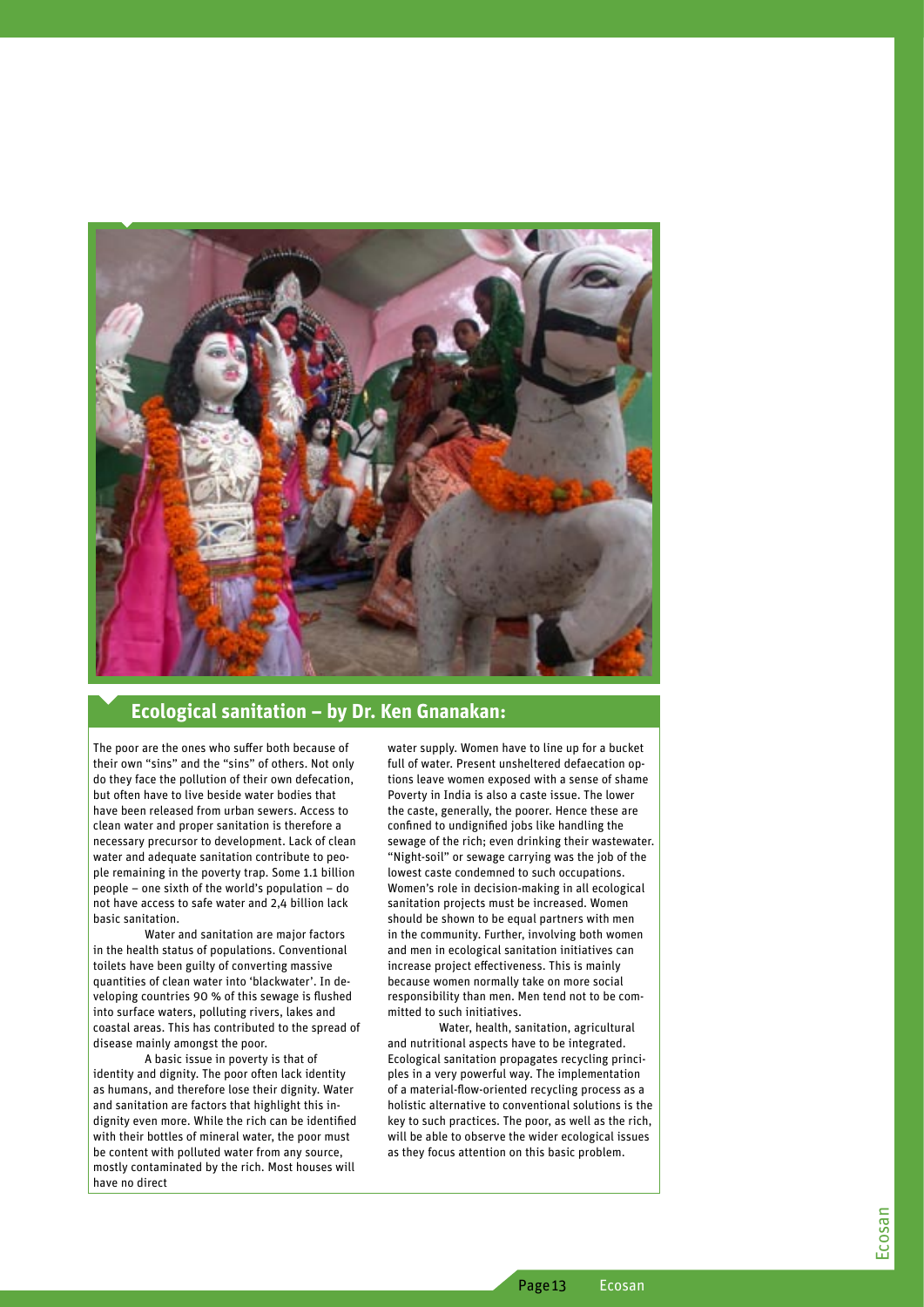## 5. Health aspects – A SYSTEMS VIEW

**The introduction of a new sanitation approach needs to demonstrate that the general requirement of reducing the potential for disease transmission is feasible and valid.** 

The most important criterion of ecological sanitation, as for all sanitation approaches, is that the system forms a barrier against the spread of diseases caused by pathogens in human excreta. This is also one of the basic aims in conventional "flush and discharge" or "drop and store" sanitation systems which have well-known drawbacks in downstream or groundwater contamination, eutrophication, and long-term destruction of freshwater ecosystems, coastal areas and loss of plant nutrients.

Ecological sanitation implies separate, often dry, handling of the faecal matter, with the objective to recycle the resources contained in it back to agriculture. By not introducing human waste into the water cycle, contamination of superficial and ground water bodies can be avoided. From a public health point of view, this is an important achievement. Ecological sanitation faces specific challenges to counteract pathogen transmission in the handling of the material and in the use of the "products" on agricultural land for food production. The system should be efficient both when it is introduced, and in the long run.

With dry handling of the faeces as in some ecological sanitation systems, the primary treatment has moved to the

household installation instead of being part of a centralised system. This is a fundamental difference from a barrier perspective. To ensure the necessary safety against pathogen transmission it is essential to have simple installation, handling and management guidelines. For this reason WHO is currently planning the publication of guidelines for the safe use of excreta and greywater in agriculture, which will provide a reliable basis for planning ecological sanitation projects

International research on pathogen destruction in sanitation systems show that the dry sanitation systems may give an equal or higher reduction of pathogens than conventional systems and a high reduction in the subsequent risk of exposure (34). Low flush gravity or vacuum toilet systems, with or without urine separation, provide as good hygiene as traditional water toilets, but facilitate local collection and subsequent fertiliser and energy (biogas) production. Management routines that ensure acceptable risk reduction exist.

For large systems, urine storage regulations even in a cold climate give high level protection prior to agricultural application on all crops (9). Similarly the treatment of the faecal fraction either dry or anaerobically (biogas reactor) or aerobically (liquid composting) can provide pathogen reduction in compliance with existing regulations for application to agricultural land. The soil also acts as a barrier with further pathogen reduction. Greywater has been perceived as relatively free of pathogens but the indicator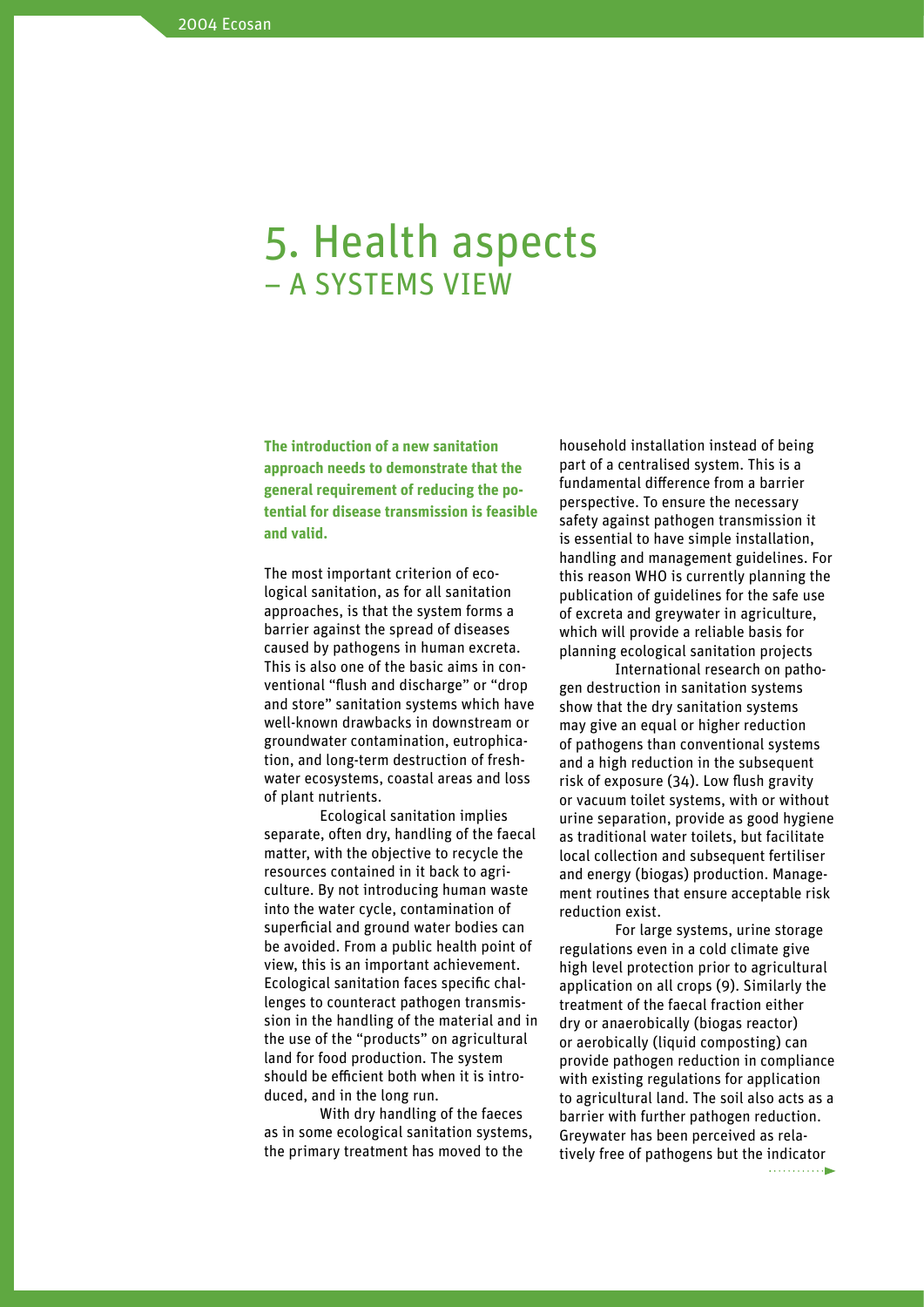

**Slum dwellers defecate** into open sewers and play along open sewers.

bacteria, that some guidelines are based on, may multiply (35). These, therefore, overestimate the faecal load and associated risks of greywater use (35). Viral contamination may pose a potential risk and their reduction to acceptable risk levels has been calculated, dependent on the type of greywater discharge (35). A 3-log reduction, as suggested, with respect to bacteria can be obtained by simple treatment systems (31, 36).

Ecological sanitation has a large potential impact in the reduction of risks in poor countries. The health risks linked to poor sanitation severely affects the ability of families to improve their livelihoods. Ecological sanitation will reduce health risks, improve access to water and

make it possible to recycle nutrients back into agriculture. This represents an important contribution to poverty reduction. Wastewater recirculation and reuse on agricultural land has recently been largely practiced in many developing regions. Although nutrients are also reused here, a much larger potential threat exists (both through direct contact for the farmers and due to industrial pollution) than when source-separation and reuse is practiced. The reuse of wastewater will also continue to develop, but there is a need to include other options than conventional wastewater treatment, to minimise the negative impacts both on health and the environment of untreated wastewater irrigation (37, 38).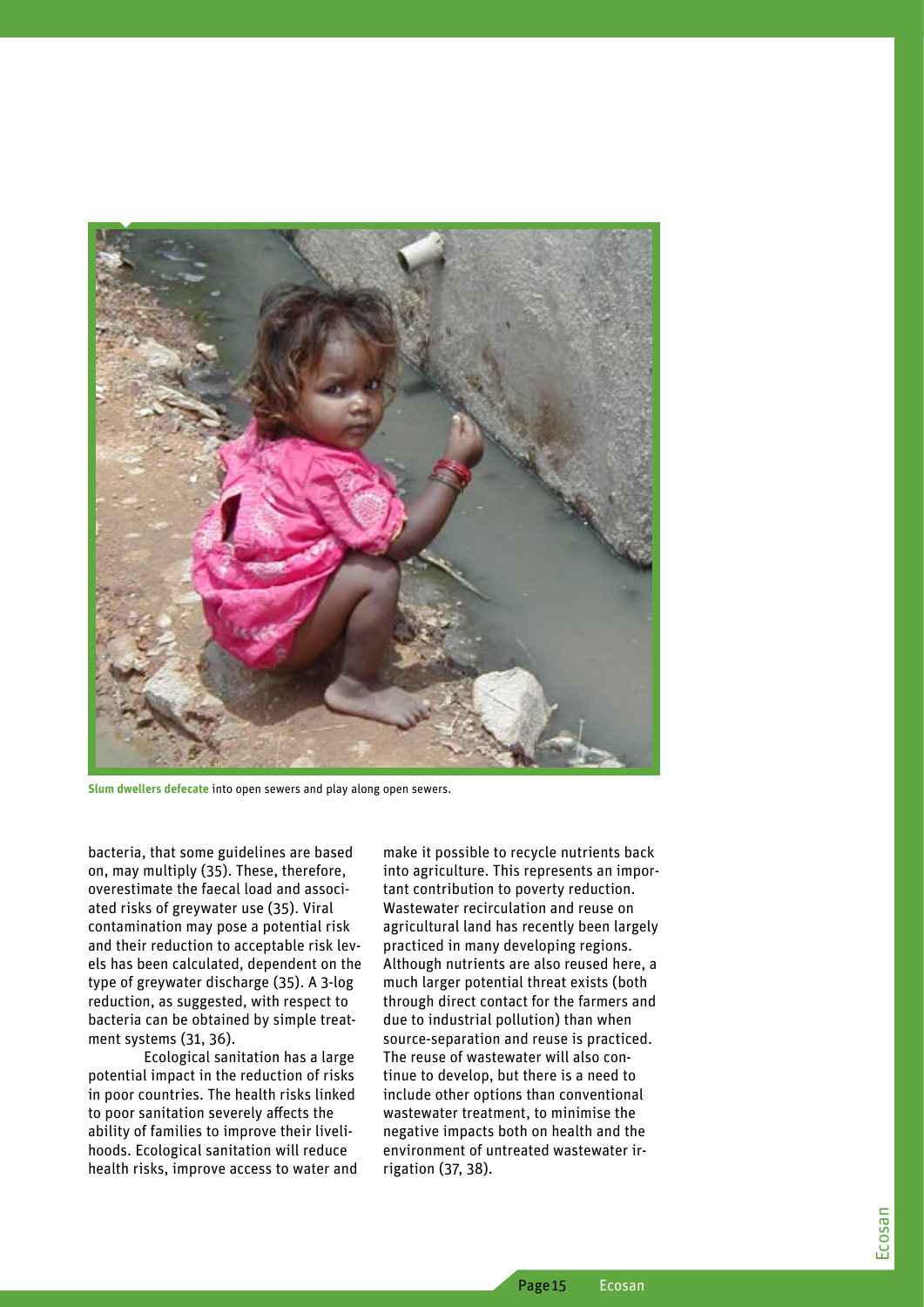## Literature and Links

**1. Winpenny, J. 2003.** "Camdessus Report", Financing Water for All, Report to the World Panel on Financing Water Infrastructure. Global Water Partnership, World Water Council, and Third World Water Forum, ISBN 92-95017- 01-3 (available for downloading on www.gwpforum.org).

**2. WEHAB, 2002.** A framework for action on water and sanitation. World Summit on Sustainable Development, Johannesburg, August 2002, 40 pp.

**3. Gardner, G. 1997.** Recycling organic waste: From urban pollutant to farm resource. Worldwatch Institute paper 135. 58p.

**4. Wolgast, M. 1992.** Rena Vatten.: omtankar i kretslopp. Creanom 187p.

**5. Vinnerås B. 2002.** Possibilities for sustainable nutrient recycling by faecal separation combined with urine diversion. Doctoral Thesis. Swedish University of agricultural Sciences, Uppsala.

**6. Werner. C., Avendaño V., Demsat S., Eicher I., Hernandez L., Jung C., Kraus S., Lacayo I., Neupane K., Rabiega A. & Wafler M. 2004.** Ecosan – closing the loop. Proc. 2nd int. symp. ecological sanitation, Lübeck Apr. 7-11. 2003, GTZ, Eschborn, Germany, 1004p.ISBN 3-00-012791-7.

**7. Jenssen P.D., Heyerdahl P.H., Warner W.S. and Greatorex J.M. 2003.** Local recycling of wastewater and wet organic waste – a step towards the zero emission community. Paper presented at the 8th International Conference on Environmental Technology; Lemnos Greece 6 – 12. Sept. 2003. www.ecosan.no

**8. Johansson M., Jönsson H., Gruvberger C., Dalemo M. & Sonesson U. 2001.** Urine separation – closing the nutrient cycle (English version of report originally published in Swedish). Stockholm Water Company. Stockholm, Sweden. Available at: http://stockholmvatten.se/pdf\_arkiv/ english/Urinsep\_eng.pdf

**9. Höglund C. 2001.** Evaluation of microbial health risks associated with the reuse of source-separated human urine. PhD Dissertation, Stockholm

**10. Werner, C., P.A. Fall, J. Schlick and H.P. Mang 2004.** Reasons fior and principles of ecological sanitation. In C. Werner et al. (eds). Ecosan – closing the loop. Proc. 2nd int. symp. ecological sanitation, Lübeck Apr. 7-11. 2003, GTZ, Eschborn, Germany, pp-23-30.

**11. UNEP 2004.** Financing wastewater collection and treatment in relation to the Millennium Development Goals and World Summit on Sustainable Development targets on water and sanitation. Eighth special session

of the Governing Council/ Global Ministerial Environment Forum Jeju, Republic of Korea, 29-31 March 2004. UNEP/GCSS.VIII/INF/4

**12. Otis, R. 1996.** Small diameter gravity sewers:experience in the United States. In Low-Cost Sewerage (D. Mara, ed.), pp. 123-133. Chichester: John Wiley and Sons.

**13. Edwards, P. 1992.** Reuse of human wastes in aquaculture, a technical review. UNDP-World Bank, Water and Sanitation Program, 350 pp.

**14. EcoSanRes. 2003.** Guangxi Autonomous Region, China. EcoSanRes. URL: http://www.ecosanres.org/asia.htm (07.10.2003)

**15. Black, M. 2002.** Official conference report. Report on first international conference on ecological sanitation, Nanning, China, 5 – 8 November 2001. China. URL: http://www.ecosanres.org/PDF%20files/ Nanning%20Conf%20report% 20% 20final.pdf (23.10.2003)

**16. Edwards, P. 2000.** Wastewater-fed aquaculture: state of the art. In: B.B. Jana, R.D. Banerjee, B. Guterstam, J. Heeb (Eds.) Waste recycling and resource management in the developing world, University of Kalyani, India and International Ecological Engineering Society, Switzerland. pp. 37-49.

**17. Li, S. 1997.** Aquaculture and its role in ecological wastewater treatment. In Etnier, C. and Guterstam, B. (Eds.), Ecological engineering for wastewater treatment. Proceedings of the International Conference at Stensund Folk College, Sweden, 24-28 March, 1991. 2nd Edition, CRC Press Boca Raton, USA, pp. 37-49.

**18. Ou, Z.Q. and Sun, T.H. 1996.** From irrigation to ecological engineering treatment for wastewater in China. In: Staudenmann, J., A. Schönborn, and Etnier C (Eds.). Recycling the Resource, Ecological Engineering for Wastewater Treatment, Environmental Research Forum Vols. 5-6 (1996) pp. 25-34.

**19. Heeb, J. 2004.** Source separation – new toilets for Indian Slums. In C. Werner et al. (eds). Ecosan – closing the loop. Proc. 2nd int. symp. ecological sanitation, Lübeck Apr. 7-11. 2003, GTZ, Eschborn, Germany, pp:155-162.

**20. Ghosh, D. 1997.** Ecosystems approach to low-cost sanitation in India: Where people know better. In Etnier, C. and Guterstam, B. (Eds.), Ecological engineering for wastewater treatment. Proceedings of the International Conference at Stensund Folk College, Sweden, 24-28 March, 1991. 2nd Edition, CRC Press Boca Raton, USA, pp. 51-65.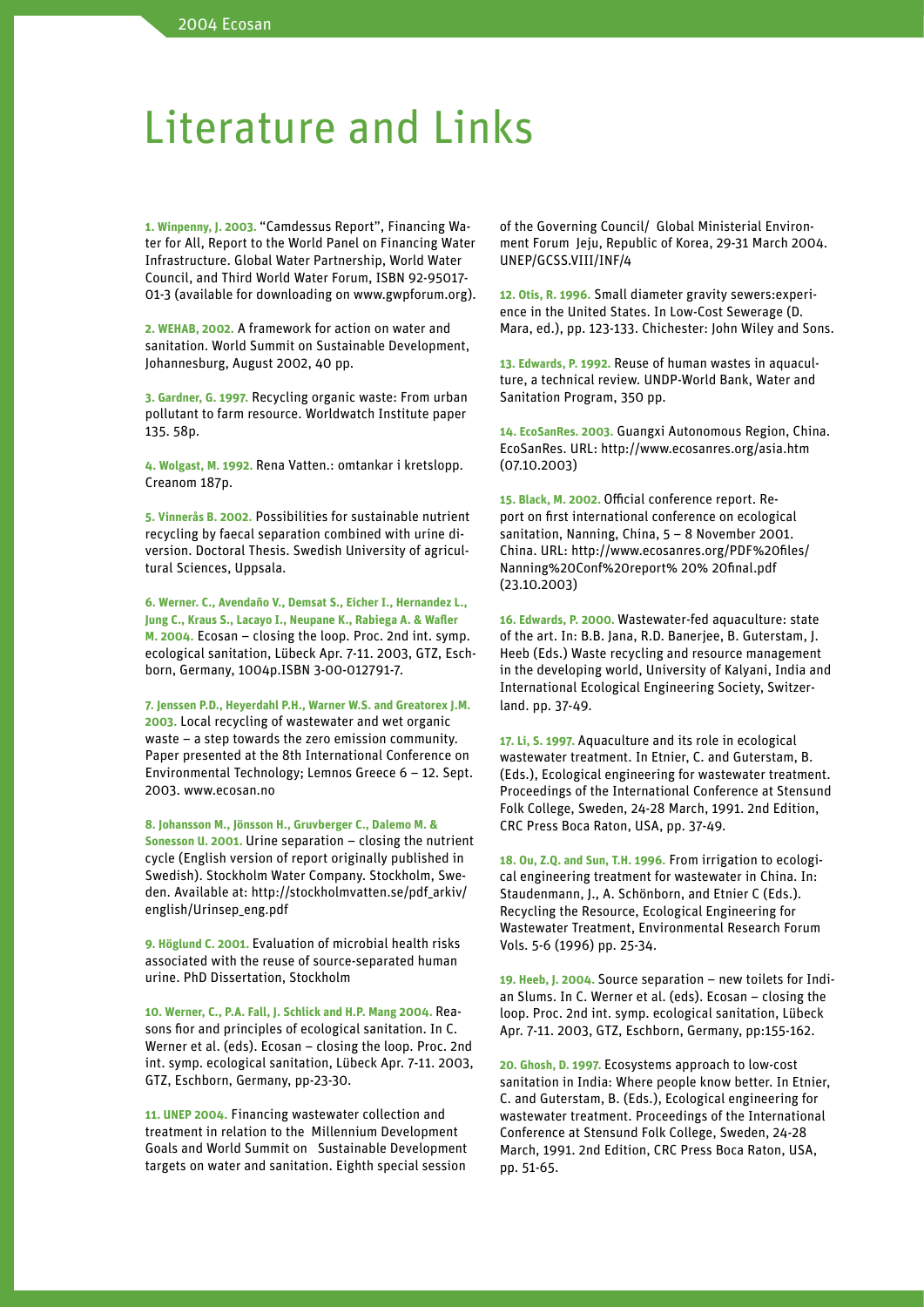**21. Ghosh, D. 1996.** Turning around for a community based technology, towards a wetland option for wastewater treatment and resource recovery that is less expensive, farmer centered and ecologically balanced. Calcutta Metropolitan Water and Sanitation Authority, 21pp.

**22. Strauss, M. 1996.** Health (Pathogen) considerations regarding the use of human waste in aquaculture. In: Staudenmann, J., A. Schönborn, and Etnier C (Eds.). Recycling the Resource, Ecological Engineering for Wastewater Treatment, Environmental Research Forum Vols. 5-6 (1996) pp. 83-98. Transtec Publications, Switzerland

**23. Edwards, P. 2000.** Wastewater-fed aquaculture: state of the art. In: B.B. Jana, R.D. Banerjee, B. Guterstam, J. Heeb (Eds.) Waste recycling and resource management in the developing world, University of Kalyani, India and International Ecological Engineering Society, Switzerland. pp. 37-49.

**24. Biswas, J.K. and Santra, S.C. 2000.** Heavy metal levels in marketable vegetables and fishes in Calcutta Metropolitan area, India. In: B.B. Jana, R.D. Banerjee, B. Guterstam, J. Heeb (Eds.) Waste recycling and resource management in the developing world, University of Kalyani, India and International Ecological Engineering Society, Switzerland. pp. 371-376.

**25. Werner C., H.P Mang and V. Kesser 2004.** Key activities, services and current pilot projects of the international ecosan programme of GTZ.. In C. Werner et al. (eds). Ecosan – closing the loop. Proc. 2nd int. symp. ecological sanitation, Lübeck Apr. 7-11. 2003, GTZ, Eschborn, Germany, pp: 75-82.

**26. SIPU International 2002.** Hull Street Integrated Housing Project, Kimberley, South Africa. SIDA. Stockholm.

**27. Melbourne Water 2001.** Infostream. Western Treatment Plant, PO Box 2251 Werribee, Victoria 3030, Australia. Website: www.melbournewater.com.au

**28. Bokenäs.** www.bokenas.com

**29. Cottis, T. 2000.** Kildesortert humanurin – god gjødsel, god økologi? I Økologisk landbruk – Innovasjon 2000. Høgskolen i Hedmark, Rapport nr. 7-2000, pp. 91-102.

**30. Behnke, S.M. 2004.** Vacuum sewers an element in ecosan systems. In C. Werner et al. (eds). Ecosan – closing the loop. Proc. 2nd int. symp. ecological sanitation, Lübeck Apr. 7-11. 2003, GTZ, Eschborn, Germany, pp: 479-482 and 982.

**31. Jenssen, P. D. and L. Vråle. 2004.** Greywater treatment in combined biofilter/constructed wetlands in cold climate In: C. Werner et al. (eds.). Ecosan – closing the loop.

Proc. 2nd int. symp. ecological sanitation, Lübeck Apr. 7-11. 2003, GTZ, Germany, pp:875-881.

**32. Morken, J. 1998.** Direct ground injection - a novel method of slurry injection. Landwards, winter 1998, pp. 4-7.

**33. Warner, W. 2000.** The influence of religion on wastewater treatment: a consideration for sanitation experts. Water 21 Aug: 11-136

**34. Stenström T.A. 2001.** Reduction efficiency of index pathogens in dry sanitation systems compared with traditional and alternative wastewater treatment systems. Proc. First Int. Conf.on Ecological sanitation. www.ecosanres.org.

3**5. Ottoson J. (2003).** Hygiene aspects of greywater and greywater reuse. Licenciate thesis. Royal Institute of Technology/Swedish Institute for Infectious Disease Control. Stockholm.

**36. Siegrist, R.L., E.J. Tyler and P.D. Jenssen. 2000.** Design and performance of onsite wastewater soil absorption systems. Report presented at National Research Needs Conference Risk-Based Decision Making for Onsite Wastewater Treatment, St. Louis, Missouri,19-20 May 2000. USEPA, Electric Power Research Inst. Community Env. Center, National Decentralised Water Resources Capacity Development Project.

**37. Ensink, J.H.J., van der Hoek, W., Matsuno, Y., Munir, S, and Aslam M.R. 2002.** The use of untreated wastewater in periurban agriculture in Pakistan: Risks and opportunities, International Water Management Institute, Research Report 64.

**38. IWMI, 2003.** Confronting the Realities of Wastewater Reuse in Agriculture, Water Policy Briefing, Issue 9, pp 1-8, International Water Management Institute, Colombo, Sri Lanka, www.iwmi.org/health

**39. Urban Water, 2001.** Urban Water Progress Report Report 2001:4 Chalmers University of Technology, Sweden ISSN 1650-3791

#### **Links:**

www.ecosan.no www.iwmi.org www.ecosanres.org www.melbournewater.com.au www.bokenas.com http://stockholmvatten.se www.gwpforum.org www.gtz.de www.iees.ch